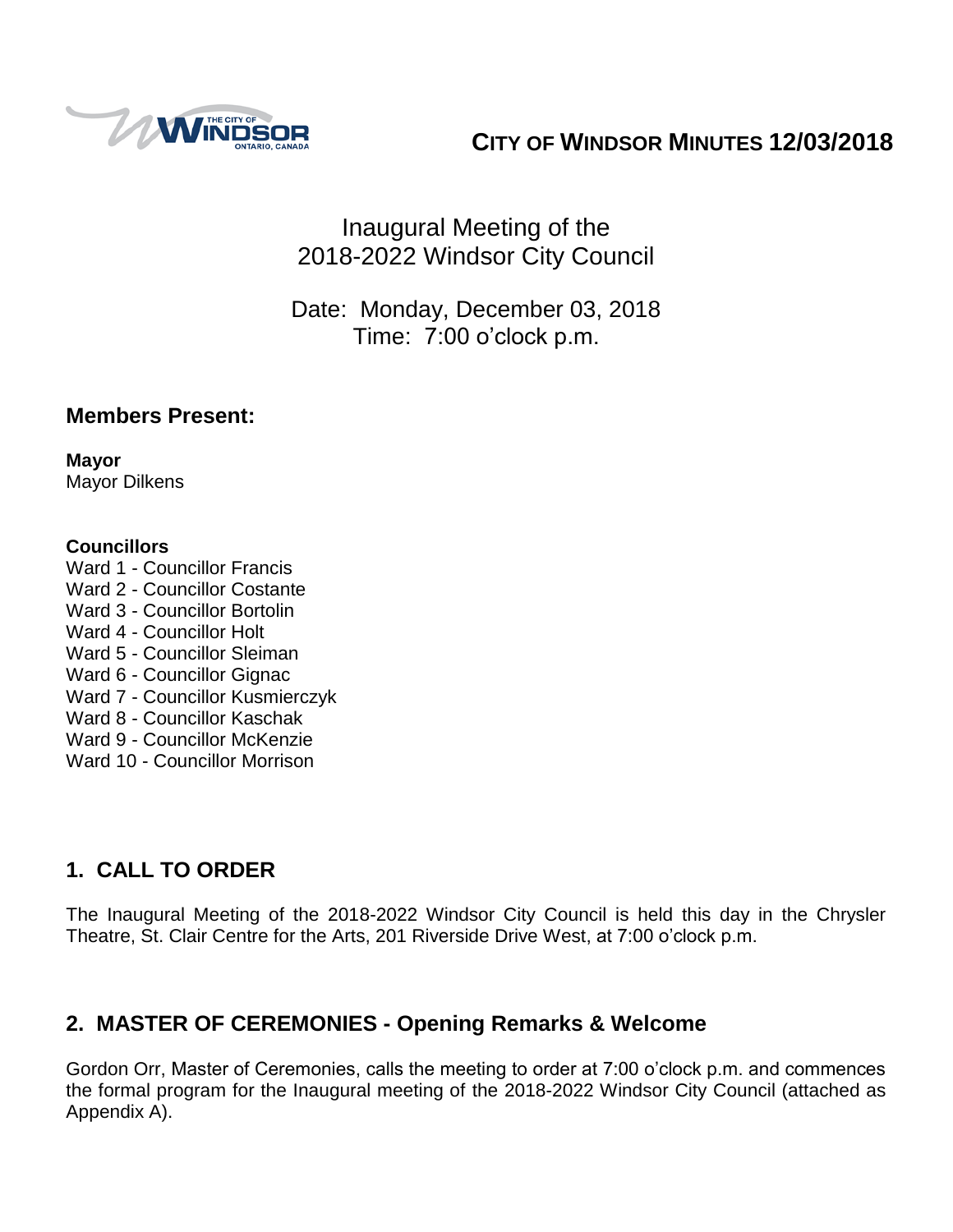#### **3. PIPER - Walks in Mayor and Members of Council**

Neil McInnes from the Windsor Police Pipe Band leads in the Mayor and Council.

### **4. FIRST NATIONS PRESENTATION WELCOME - Theresa Sim**

Theresa Sim appears before Council to perform a song of welcome and friendship on behalf of the First Nations.

# **5. SINGING OF THE NATIONAL ANTHEM - Windsor-Essex Youth Choir**

Members of the Windsor-Essex Youth Choir, with Conductor Christine Prosser and Accompanist John Prosser lead in the singing of Canada's National Anthem.

# **6. OATH OF OFFICE - City Clerk**

The Members of Council individually rise and subscribe to their Declarations of Office and Oaths of Allegiance before Valerie Critchley, City Clerk.

The Mayor rises and subscribes to his Declarations of Office and Oath of Allegiance before Honourable George W. King, Judge of the Superior Court of Justice, Southwest Region.

# **7. MAYOR'S INAUGURAL ADDRESS**

Following a welcome to all persons present, Mayor Drew Dilkens delivers his Inaugural Address, being Appendix "B" attached hereto.